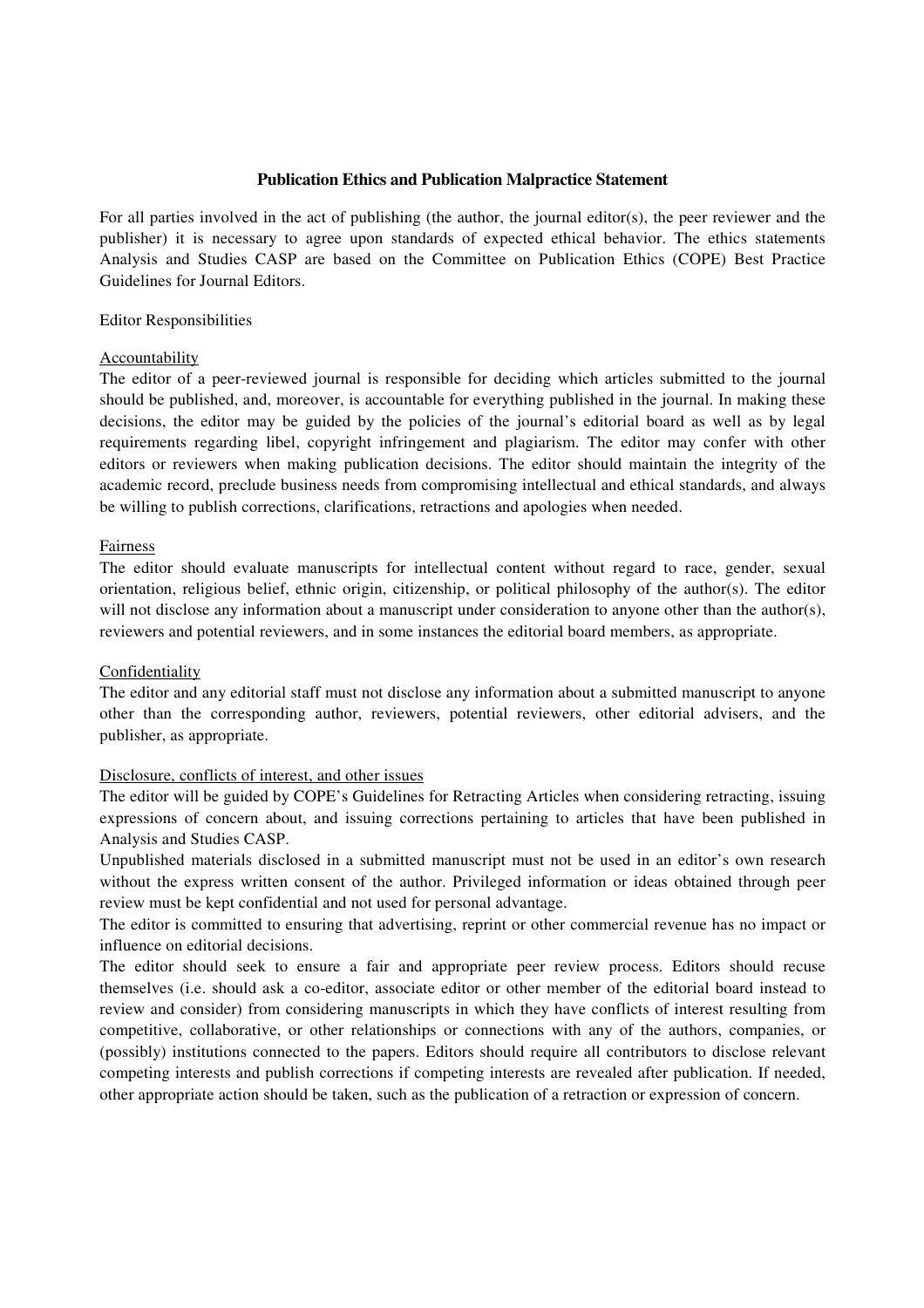## Involvement and cooperation in investigations

Editors should guard the integrity of the published record by issuing corrections and retractions when needed and pursuing suspected or alleged research and publication misconduct. Editors should pursue reviewer and editorial misconduct. An editor should take reasonably responsive measures when ethical complaints have been presented concerning a submitted manuscript or published paper.

### Reviewer Responsibilities

### Contribution to editorial decisions

Peer review assists the editor in making editorial decisions and, through the editorial communication with the author, may also assist the author in improving the manuscript.

### **Promptness**

Any invited referee who feels unqualified to review the research reported in a manuscript or knows that its timely review will be impossible should immediately notify the editor so that alternative reviewers can be contacted.

### **Confidentiality**

Any manuscripts received for review must be treated as confidential documents. They must not be shown to or discussed with others except if authorized by the editor.

### Standards of objectivity

Reviews should be conducted objectively. Personal criticism of the author is inacceptable. Referees should express their views clearly with appropriate supporting arguments.

### Acknowledgement of sources

Reviewers should identify relevant published work that has not been cited by the authors. Any statement that an observation, derivation, or argument had been previously reported should be accompanied by the relevant citation. A reviewer should also call to the editor's attention any substantial similarity or overlap between the manuscript under consideration and any other published data of which they have personal knowledge.

#### Disclosure and conflict of interest

Privileged information or ideas obtained through peer review must be kept confidential and not used for personal advantage. Reviewers should not consider evaluating manuscripts in which they have conflicts of interest resulting from competitive, collaborative, or other relationships or connections with any of the authors, companies, or institutions connected to the submission.

#### Author Responsibilities

#### Reporting standards

Authors reporting results of original research should present an accurate account of the work performed as well as an objective discussion of its significance. Underlying data should be represented accurately in the manuscript. A paper should contain sufficient detail and references to permit others to replicate the work. Fraudulent or knowingly inaccurate statements constitute unethical behavior and are unacceptable.

#### Originality and Plagiarism

The authors should ensure that they have written entirely original works, and if the authors have used the work and/or words of others that this has been appropriately cited or quoted.